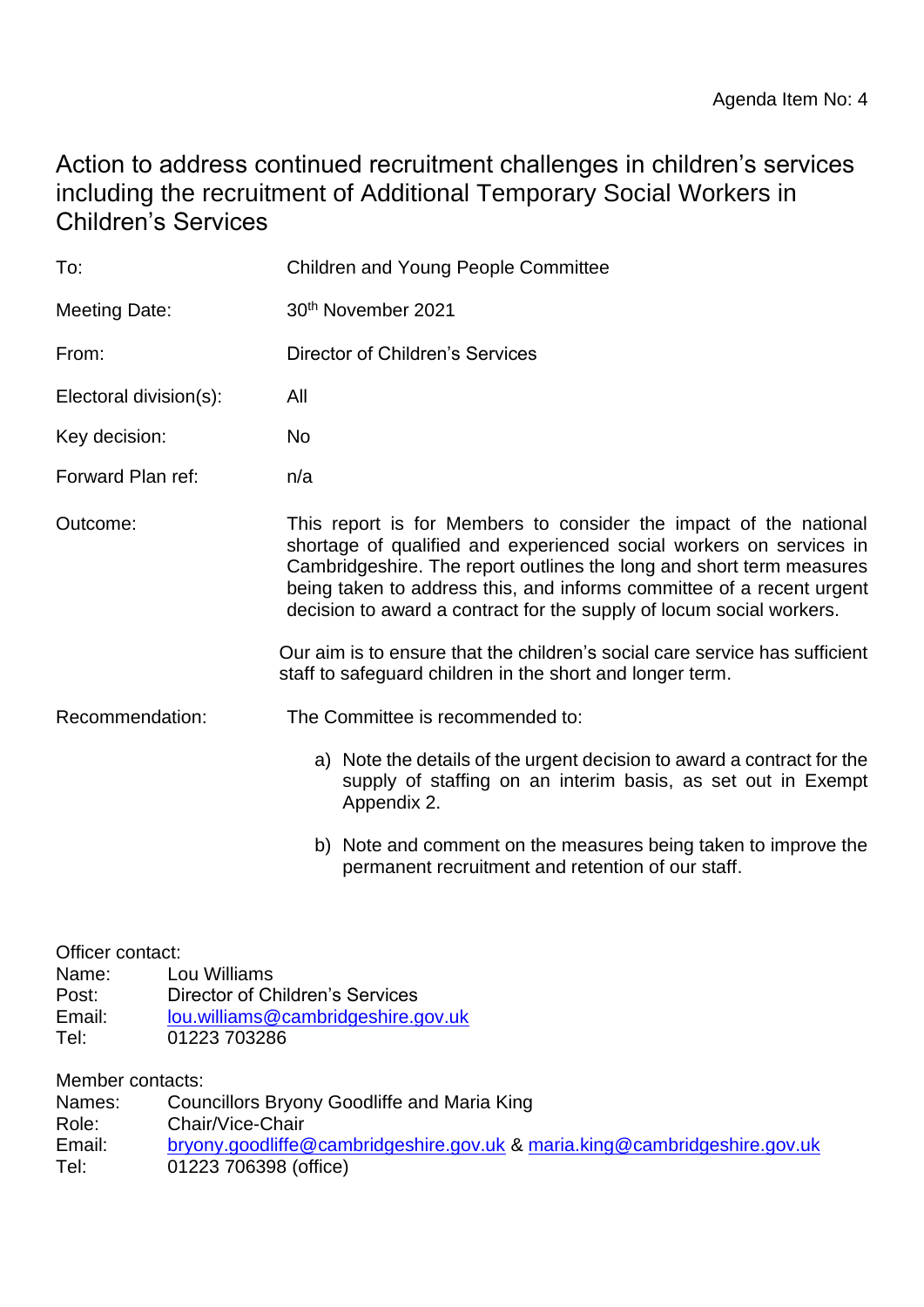# 1. Background

- 1.1. After a period of increased stability in staffing in children's services, the position has been deteriorating over the last 3-6 months. The market for temporary agency staff has become very difficult over recent months, and we have recruited only a small number of permanent staff over the same period. At the same time, the usual turnover of existing locum and permanent staff has resulted in a situation where staffing levels are at a critically low level.
- 1.2. While we have been working to address recruitment and retention issues with longer term solutions, as detailed below, we have reached a position where urgent action has been necessary to stabilise the service and allow for those longer-term measures to have impact.
- 1.3. The immediate pressure on staffing and the highly competitive market for locum staff meant that we have needed to take an urgent decision to make a direct award for the supply of locum staff. Because of the commercial sensitivity of the contract, the details are contained in Exempt Appendix 1.
- 1.4. Taking the decision in this way has meant that the first cohort of locum staff should be joining us in the first week of December 2021.

#### 2. Main Issues

- 2.1. Staffing in children's services in all authorities, but especially those in the South and East of the UK, is an area of continuing challenge and one where constant action is required.
- 2.2. A successful recruitment campaign in Cambridgeshire during 2019/20 brought in a number of experienced and qualified social workers, after a period where staffing shortages had been particularly acute.
- 2.3. In the early stages of the pandemic, there was also some continuing success in recruiting permanent staff as at that point it seemed that some agency social workers were seeking certainty at that time.
- 2.4. As the pandemic has progressed, however, the flow of permanent applications has faltered and it has also become increasingly difficult to recruit agency staff.
- 2.5. We are no longer competing with authorities only in our area; changes to expectations about being present in offices for meetings has resulted in it being possible for people based locally to work across the country. Visits are undertaken in two or at most three long days, meaning that typically only one night in a hotel is needed. The rest of the time, people are able to work from home.
- 2.6. Senior staff in our front-line services have been spending an ever increasing amount of time interviewing locum staff who accept the offer, but then do not begin the assignment. This is because their current authority ups their pay rate when they say they are leaving, or because they have accepted a number of roles and are waiting for the best offer before making a final decision.
- 2.7. As these increasing challenges have become clear, we have undertaken a number of measures including the commissioning of an external agency to develop a new marketing campaign for permanent staff [launched on 17<sup>th</sup> November] and by taking steps to improve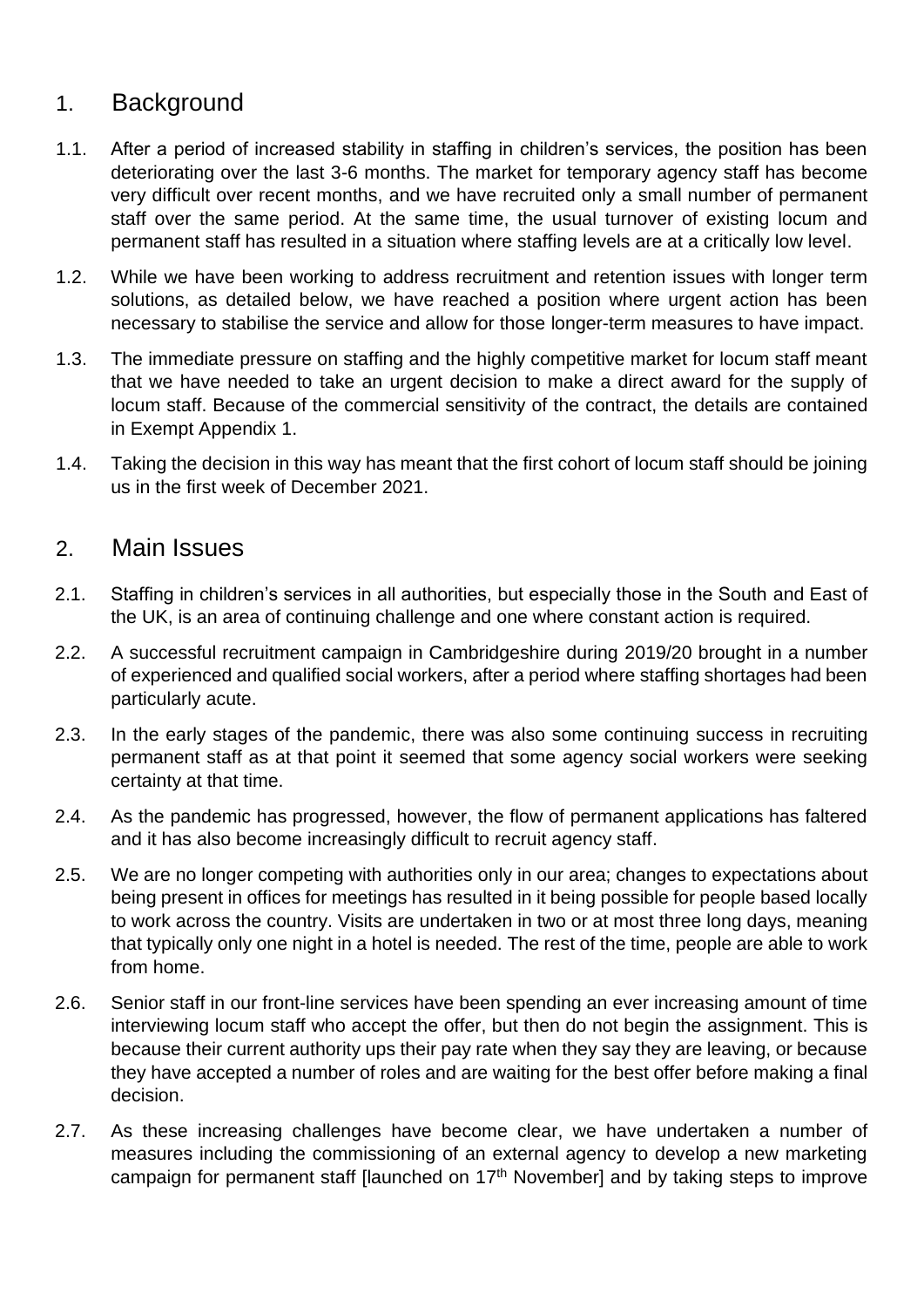our ability to retain staff once we have recruited them. More information about these measures can be found below.

2.8. However, the service reached a position where urgent action was needed to address the growing staff shortage. This is the context behind the Chief Executive taking an urgent decision to allow immediate recruitment of additional agency staff, as set out below.

# Urgent Decision by Chief Executive

- 2.9. Under the constitution the Chief Executive may take a decision which is normally reserved to committee or another officer, where they believe the decision is urgent. The Chief Executive took an urgent decision to allow the direct award of a contract to deliver a number of experienced social workers to Cambridgeshire County Council children's services by the end of the calendar year.
- 2.10. Details of that decision are included in the first appendix to this report, which is exempt from publication on the grounds that it contains commercially sensitive information. The decision itself is included as Exempt Appendix 2. This is also exempt from publication, again because it contains commercially sensitive information.
- 2.11. The decision was urgent because with the continued loss of agency staff, the situation was now becoming critical, with the potential for impact on our ability to meet our legal obligations. In addition, the supply of experienced locum social workers takes place within a highly competitive market. Once it became apparent to the authority that a number of experienced social workers would be becoming available owing to the ending of assignments, we had to move extremely quickly in order to avoid any possibility of other local authorities taking advantage of their availability.
- 2.12. The agency concerned was not in a position to begin the process of allocating the staff to Cambridgeshire until they were in possession of a contract for their supply. No contract could be offered before the decision was taken. The contract needed to be completed in the week commencing 15<sup>th</sup> November 2021 in order to secure the supply of the staff in the required timeframe. The only mechanism for achieving this was via a decision by the Chief Executive.
- 2.13. For the above reasons, the Chief Executive made the urgent decision to enable the making of a direct award to the agency using the Eastern Shires Purchasing Organisation [ESPO] framework and to agree to the use of a waiver from the Cambridgeshire Contract Procedure Rules, which allow for a waiver to be given by the appropriate committee or through this decision mechanism where there is insufficient time to go to Committee. This approach was also agreed by the s151 officer.
- 2.14. Before making the decision, the Chief Executive consulted as required by the Constitution, including with Group Leaders, the Monitoring Officer and chairs and vice chairs of relevant committees.
- 2.15. This approach was necessary because the staffing position within children's services was becoming critical and continued failure to recruit locum staff through usual mechanisms could have resulted in us struggling to provide an appropriate level of service to vulnerable children, young people and their families.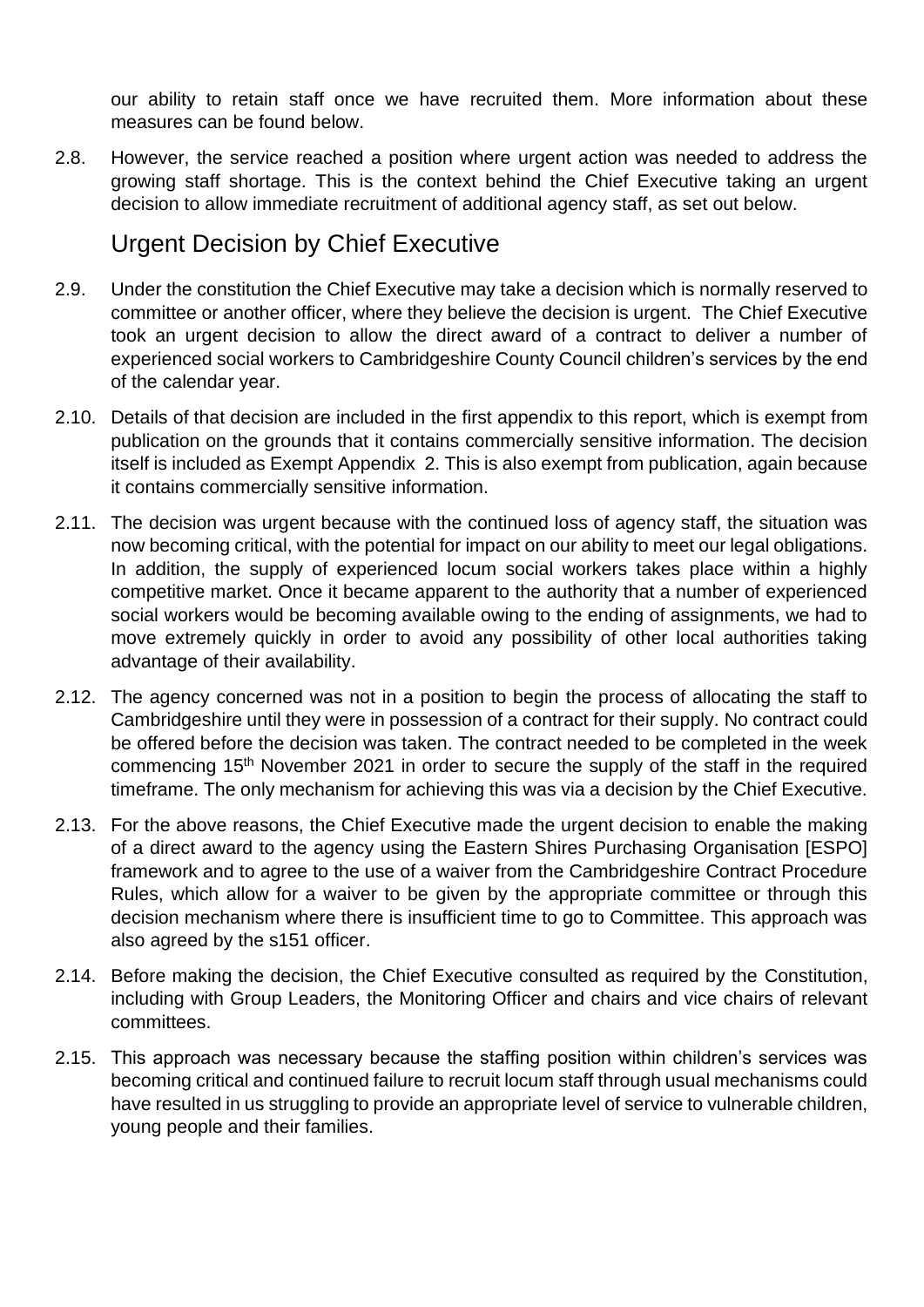2.16. Taking this action means that we will be able to address the current capacity issues and provide the necessary time for the longer term issues we have put in place to take effect, as detailed below.

### Longer term measures to address staffing challenges

- 2.17. As noted above, a new campaign for the recruitment of social workers has been developed alongside our existing staff. The campaign is fresh and describes what social workers like and value about working in Cambridgeshire. The campaign launched in the week commencing 15th November 2021, and is being pushed across various social media platforms as well as more traditional recruitment platforms.
- 2.18. We also have a number of schemes that support entry into social work for those who are at the beginning of their careers. These staff are the experienced staff of the future, of course, but we need to ensure that we have the right balance between new and more experienced staff throughout the organisation.
- 2.19. Alongside recruiting staff, it is also extremely important to retain the staff we have. Some turnover of staff is healthy in any organisation, but particularly in children's services, it is essential to have a stable core.
- 2.20. We have consulted extensively with our staff and one issue that has come up very frequently is that of pay, and the extent to which they are able to progress through the pay bands. In response, we have developed a social worker progression programme, which enables qualifying staff to progress in line with continued training and development. This scheme is open to all qualified social workers in practice roles.
- 2.21. We have also worked with colleagues in HR and finance to develop a retention bonus scheme for those front-line teams where recruitment of qualified social workers and team managers has been most challenging. These include our assessment, Family Safeguarding and corporate parenting teams.
- 2.22. For eligible permanent social workers and senior practitioners joining the authority as permanent employees, a retention payment will be paid over the course of their first 3 years in post. These payments are paid as a lump sum on the anniversary of appointment and are based on the bottom of the pay-scale.
- 2.23. After the 3-year period is completed, an annual retention payments will be paid on the anniversary of appointment for eligible social workers, senior practitioners and team managers.
- 2.24. The payment of a lump sum has a more visible impact for staff than including these payments within a monthly salary.
- 2.25. Eligible staff who have held permanent positions for at least 12 months will receive a payment equivalent to the first year of the above scheme in the current year, moving onto the year 2 payment next year and so on.
- 2.26. The cost of implementing the retention scheme is estimated to be £300K to £350K per annum, if we were to achieve full staffing. This cost can be met within existing resources, including as a result of employing fewer higher cost locum staff.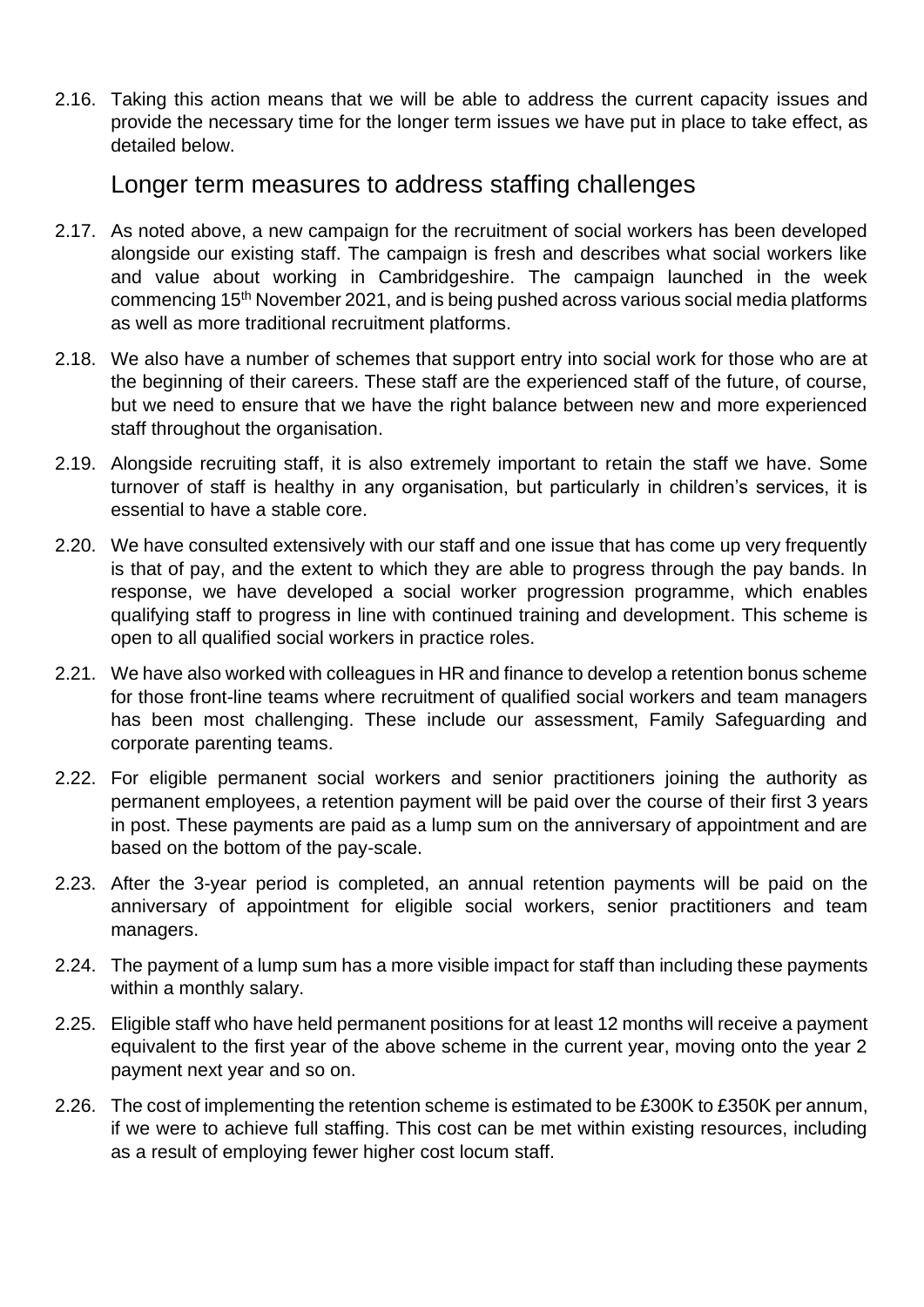- 2.27. Cost is not the only issue here. While many locum social workers make an excellent contribution to the overall delivery of children's services in Cambridgeshire, higher turnover rates of staff results in more changes of social worker for children, young people and their families, and delays in progressing individual plans.
- 2.28. Not only is this an issue for individual children and their families in terms of the quality of the service they receive, but it means that our work takes longer to complete, increasing the overall number of children open to the service.
- 2.29. The consequences of high staff turnover and levels of vacancies are increasingly borne by our most capable and long-service staff, who end up being asked to cover more work. This can have an impact on morale and on levels of stress and sickness in the organisation if it is not addressed.

## Alignment with corporate priorities

3.1 Communities at the heart of everything we do

The following bullet points set out details of implications identified by officers:

- Children do best when they live in stable family homes, attend a consistent school and build sustainable community relationships.
- 3.2 A good quality of life for everyone

The following bullet points set out details of implications identified by officers:

- Effective children's social care services enable families to address issues that would otherwise have an adverse impact on their children. Achieving the best outcomes for vulnerable children within the community as well as for those in care requires that the service is staffed with sufficient suitably qualified social workers.
- 3.3 Helping our children learn, develop and live life to the full

The following bullet points set out details of implications identified by officers:

- Children do best in learning and development if they are able to live in stable and loving homes, with their own families if at all possible, or with well-matched foster placements or other care settings if remaining at home is not in their best long-term interests.
- 3.4 Cambridgeshire: a well-connected, safe, clean, green environment

There are no significant implications for this priority.

3.5 Protecting and caring for those who need us

The following bullet points set out details of implications identified by officers:

• Vulnerable children are entitled to be supported to remain at home with their parents wherever possible. Our social care services work with families where parents are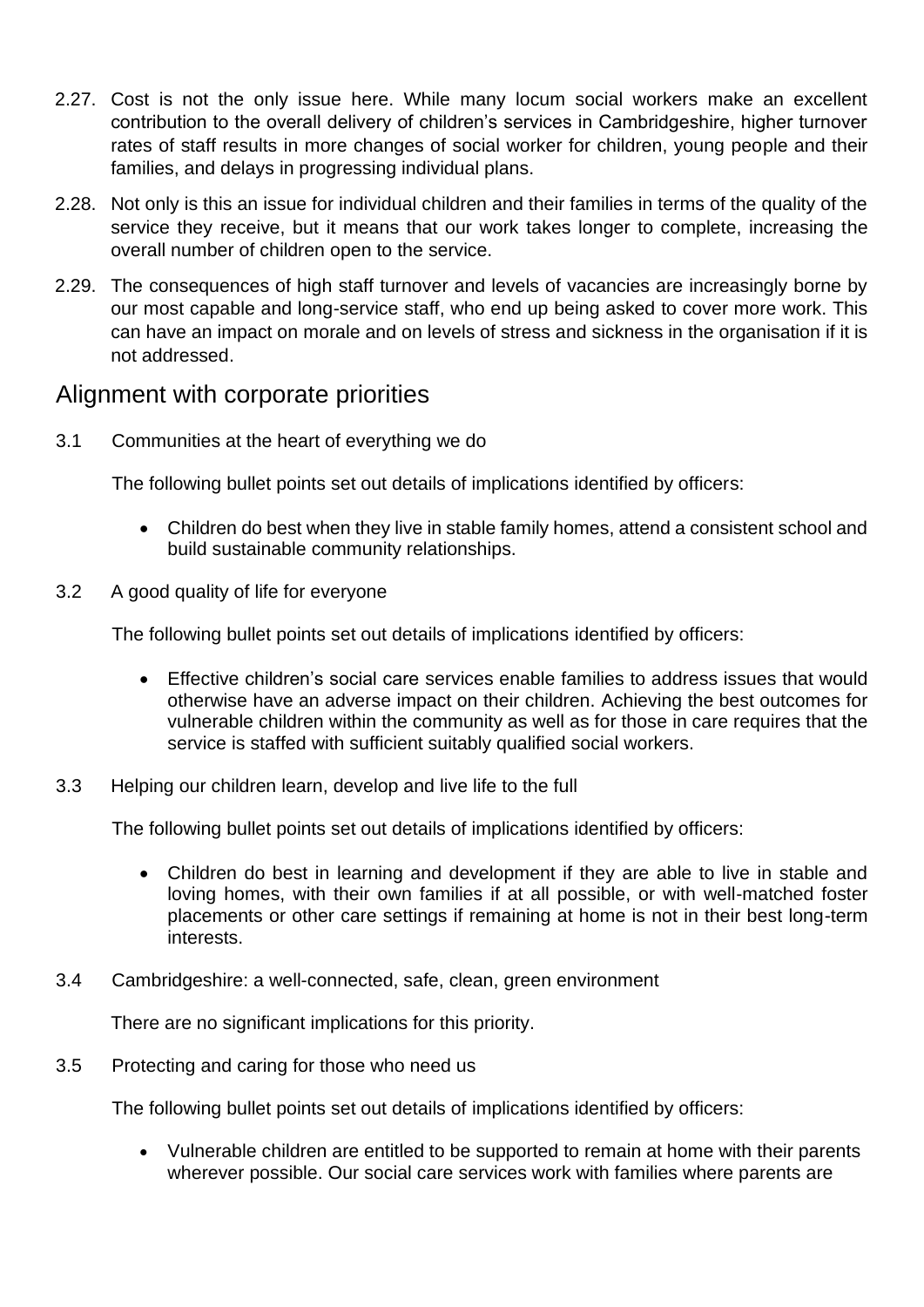struggling to meet the needs of their children so that they are supported to make the changes they need to make.

- Where children would be at risk of significant harm were they to remain in the care of their parents, or where they have very complex needs that require specialist care, we provide well-matched placements to enable children and young people to grow up safely and achieve the best possible outcomes.
- These activities all require the service to have sufficient numbers of suitably qualified social workers.

## 4. Significant Implications

4.1 Resource Implications

The following bullet points set out details of implications identified by officers:

- The cost of the retention bonus scheme can be met from within existing budgets, in part because there will be a reduction in the use of higher cost locum staff.
- The costs associated with the decision to make a direct award for the supply of a number of locum staff discussed within the confidential appendix can be met through the over-achievement of vacancy savings in the current financial year.
- 4.2 Procurement/Contractual/Council Contract Procedure Rules Implications

The procurement arrangements associated with the making of a direct award in the confidential annex have been agreed by the s.151 Officer.

4.3 Statutory, Legal and Risk Implications

There are no significant implications for this priority.

4.4 Equality and Diversity Implications

There are no significant implications for this priority.

4.5 Engagement and Communications Implications

There are no significant implications for this priority.

4.6 Localism and Local Member Involvement

There are no significant implications for this priority.

4.7 Public Health Implications

The following bullet points set out details of implications identified by officers: